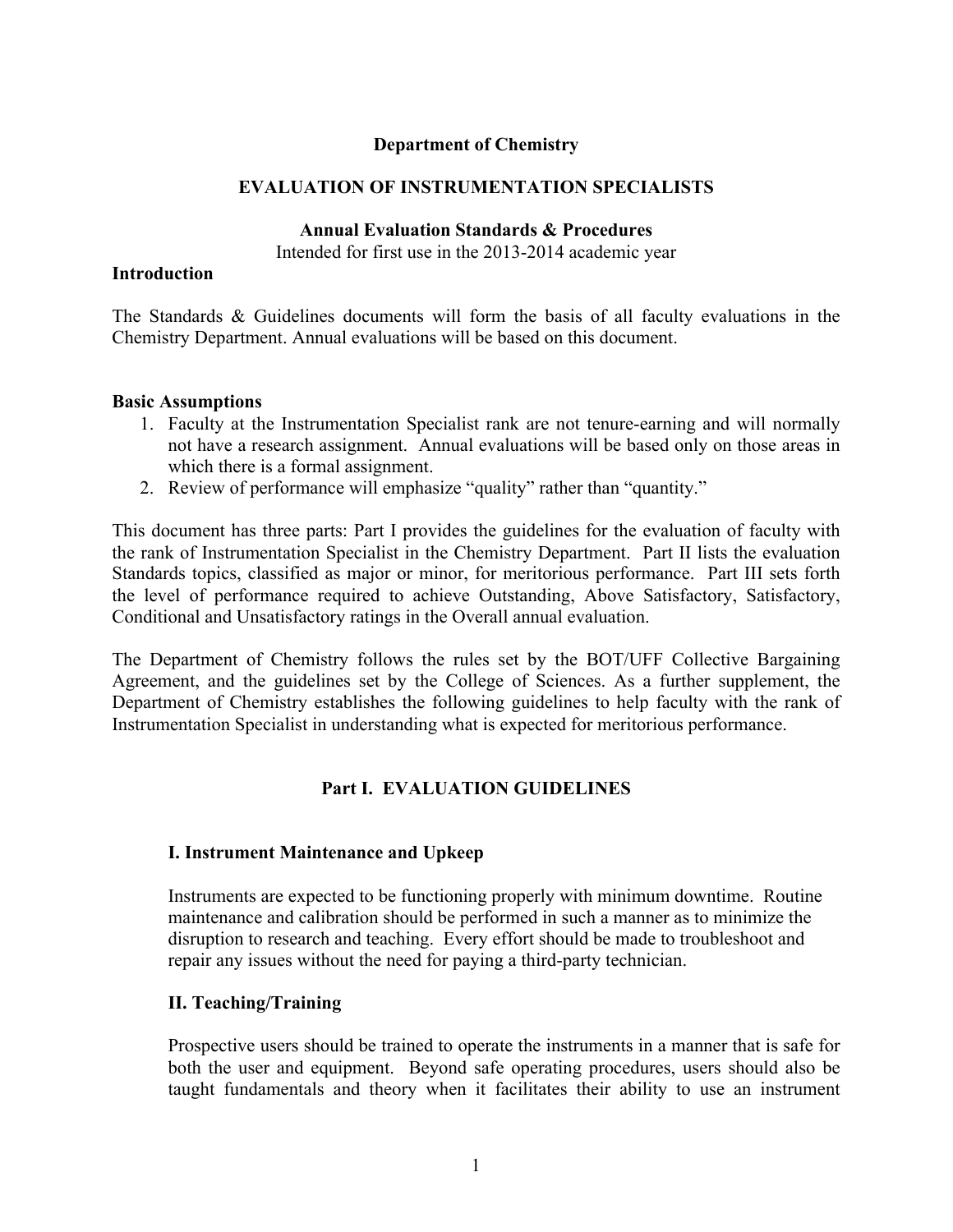and/or a desire to learn more is expressed. In addition to user training, time should be spent assisting undergraduate lab courses by introducing students to instrumentation, explaining how it works and why it is useful for a particular analysis, and helping run/analyze data.

#### **III. Collaboration and Service**

The research efforts of the department and the university should be supported in every way possible. These include staying abreast of instrumental and experimental advances, providing advice and analysis, and running experiments. Collaborative research is encouraged, including work with researchers not affiliated with the university.

## **IV. Other**

Other university duties are occasionally assigned for special activities such as administrative duties or other special projects. Since the nature of these assignments is variable no attempt is made to specify evaluation in proportion to the total amount of time the assignment is weighted in the annual assignment form.

## **Part II. INSTRUMENTATION SPECIALIST EVALUATION STANDARDS**

## **I. Instrument Maintenance and Upkeep**

- A. Routine Maintenance and Calibration --- MAJOR
- B. Troubleshooting and Repairing --- MAJOR
- C. Repairing Minor Laboratory Equipment --- MINOR
- D. Maintaining and Cleaning Shared Laboratory Space MAJOR
- E. Providing for Easy Access and Use of Instrumentation i. Maintain reservation and usage log --- MAJOR ii. Maintain website with useful information for current and perspective users --- MINOR

## **II. Teaching/Training**

- A. Training Users on Instrument Operation --- MAJOR
- B. Assisting with Undergraduate Lab Instrument Use --- MAJOR
- C. Teaching Fundamentals and Theory via Discussion Group or Seminar --- MINOR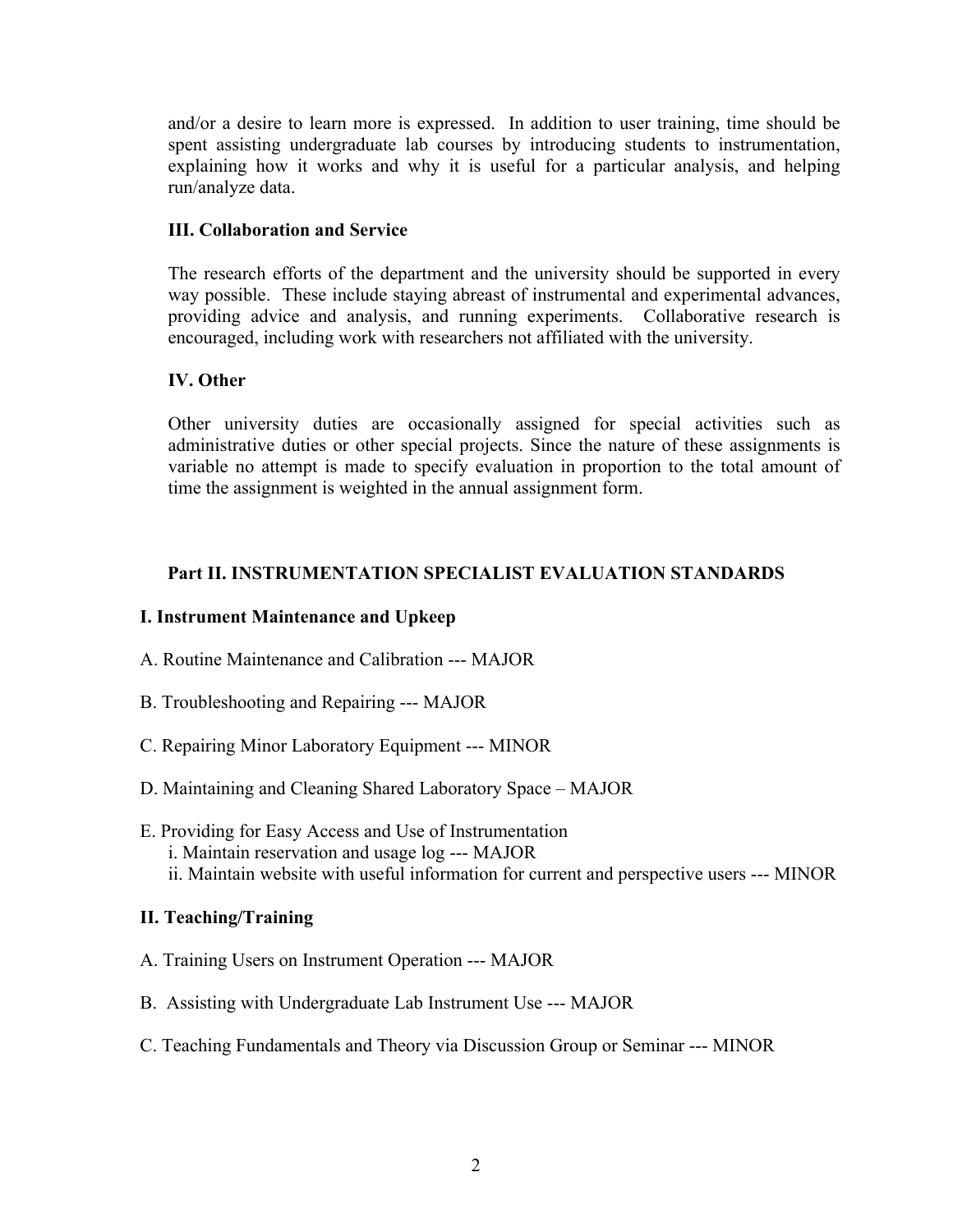#### **III. Collaboration and Service**

#### A. Consulting

- i) Advising faculty and students --- MAJOR
- ii) Running experiments --- MAJOR
- iii) New hardware acquisitions --- MINOR
- iv) Working with clients not affiliated with the university --- MINOR
- B. Professional development --- MINOR
	- i) Conferences
	- ii) Courses
- C. Service to the department
	- i) Contributions in departmental committees --- MINOR
	- ii) Oversight of major departmental facilities & other non-assigned activities --- MINOR
- D. Service on College and University committees, involvement in interdisciplinary and interdepartmental activities --- MINOR
- E. Service to elementary and secondary schools --- MINOR
- F. Service to the Central Florida community ---MINOR

#### **Part III. DETERMINATION OF ANNUAL EVALUATIONS**

Annual performance in each of the MAJOR Standards areas (see Part II) will be evaluated on a scale of 0 to 5. Annual performance in each of the MINOR Standards areas will be evaluated on a scale of 0 to 3. The number of MAJOR and MINOR Standards in each of the evaluation categories is shown in Table 1.

| Table 1 <sup>*</sup>                     |                      |  |
|------------------------------------------|----------------------|--|
|                                          | <b>MAJOR   MINOR</b> |  |
| Instrumentation, Teaching, Collaboration |                      |  |

The numerical scores that result will be used to determine the Overall annual evaluation. In cases where Other Assigned Duties make up a portion of an evaluee's assignment, the chair will adjust the multiplier such that the total FTE teaching, research, and service equals 1.00. Table 2 shows the scores needed achieve the indicated evaluation for that category. Table 2\*

|                         | <b>Overall Evaluation</b> |  |
|-------------------------|---------------------------|--|
| Outstanding $(O)$       | $\geq 58$                 |  |
| Above Satisfactory (AS) | 52-57                     |  |
| Satisfactory (S)        | $36 - 51$                 |  |
| Conditional (C)         | 24-35                     |  |
| Unsatisfactory (U)      | < 23                      |  |

- 
- Ratings for Other duties will be incorporated into Tables 1 and 2, if assigned.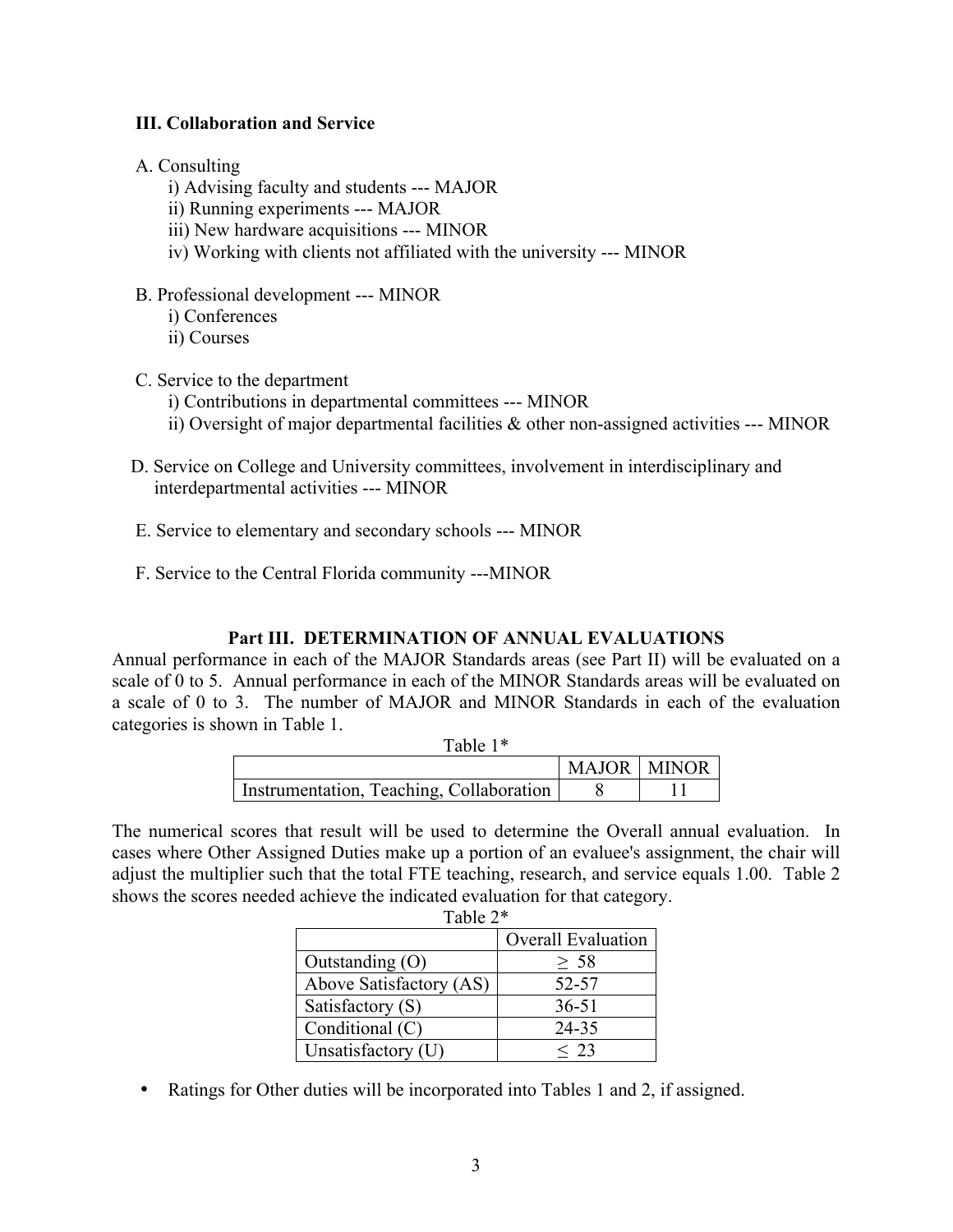## **Instrumentation Specialist**

What follows is a representative example of each of the following ratings:

**Outstanding** Above Satisfactory Satisfactory **Conditional** Unsatisfactory

## *Outstanding*

## **I. Instrument Maintenance and Upkeep**

A. Routine Maintenance and Calibration --- *weekly maintenance and regular calibration* **Major, 5 pts.**

B. Troubleshooting and Repairing --- *repair/replace facility components and restore equipment to good working order in a timely manner,* **Major, 5 pts.**

C. Repairing Minor Laboratory Equipment --- *repair/replace facility components two or more times* **Minor, 2 pts.**

D. Maintaining and Cleaning Shared Laboratory Space --- *maintain and clean space where housing major equipment weekly* **Major, 5 pts.**

E. Providing for Easy Access and Use of Instrumentation

i. Maintain reservation and usage log --- *maintain up-to-date user logs and reservation system on a monthly basis* **Major, 5 pts.**

ii. Maintain website with useful information for current and perspective users --- *check currency of instrumentation portion of website on a monthly basis and provide regular updates* **Minor, 3 pts.**

## **II. Teaching/Training**

A. Training Users on Instrument Operation --- *train users in basic instrumentation usage in a timely manner, provide advanced training four times per year* **Major, 5 pts.**

B. Assisting with Undergraduate Lab Instrument Use --- *help develop and facilitate experiments in appropriate undergraduate teaching labs* **Major, 5 pts.**

C. Teaching Fundamentals and Theory via Discussion Group or Seminar --- *conduct regular discussion groups to discuss aspects of instrumentation use not covered in basic training* **Minor, 3 pts.**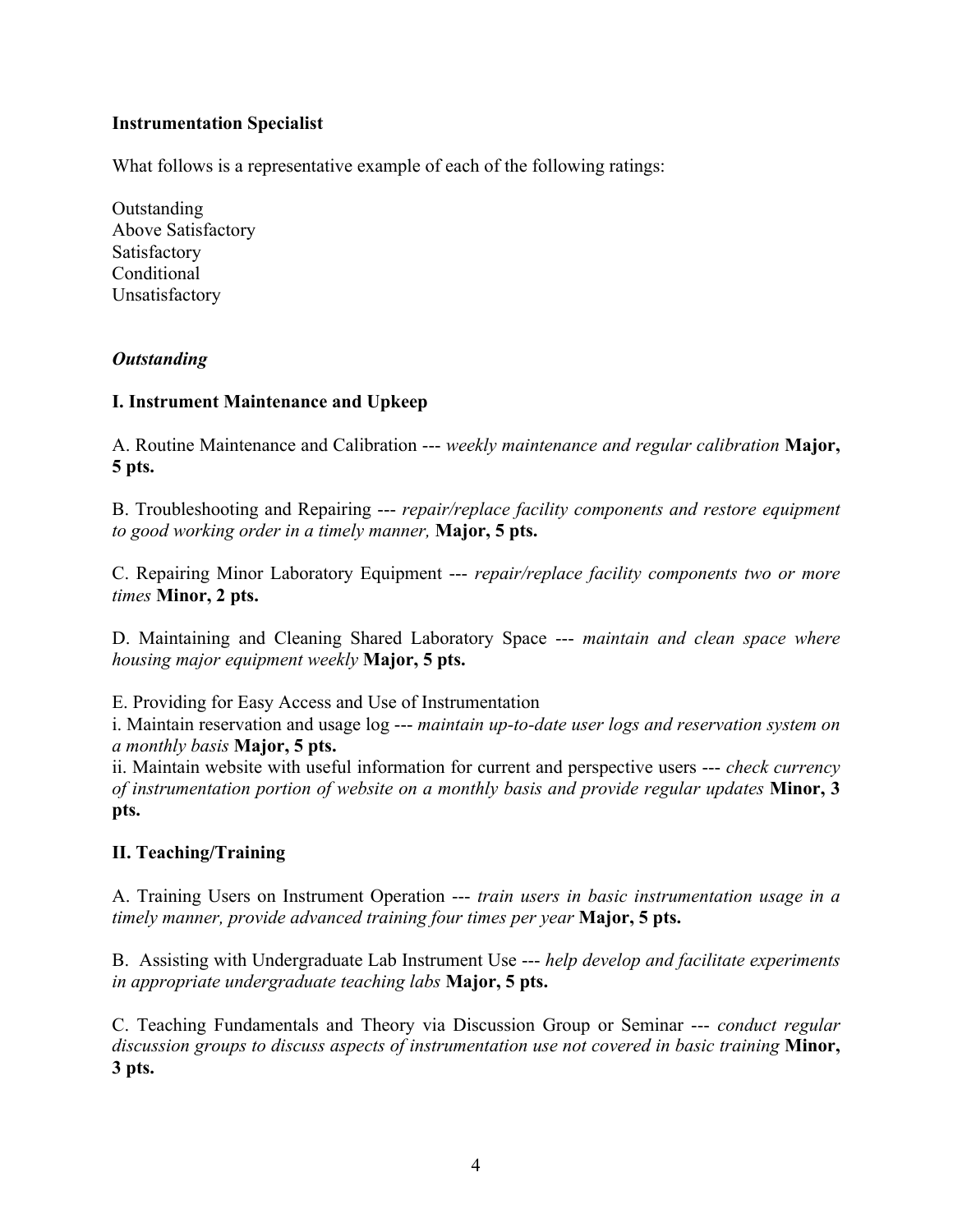## **III. Collaboration and Service**

A. Consulting

i) Advising faculty and students --- *consult with 6 or more faculty/students/postdocs on use of instrumental methods to solve chemical problems* **Major, 5 pts.**

ii) Running experiments --- *run 6 or more advanced analyses per year* **Major, 5 pts.**

iii) New hardware acquisitions --- *help acquire new or upgraded hardware, as funds and interests permit* **Minor, 3 pts.**

iv) Working with clients not affiliated with the university --- *work external clients at least 2 times* **Minor, 2 pts.**

B. Professional development --- *attend at least 1 relevant conference and 1 vendor training course* **Minor, 3 pts.**

i) Conferences

ii) Courses

C. Service to the department

i) Contributions in departmental committees --- *participate in at least 1 committee or faculty search regularly* **Minor, 3 pts.**

ii) Oversight of major departmental facilities & other non-assigned activities --- *oversee at least 2 major instrumentation facility locations* **Minor, 3 pts.**

D. Service on College and University committees, involvement in interdisciplinary and interdepartmental activities --- **Minor, 0 pts.**

E. Service to elementary and secondary schools --- *give 3 or more science demonstrations to K-12 students* **Minor, 3 pts.**

F. Service to the Central Florida community --- *judge or assist with 2 or more science fairs or Olympiads* **Minor, 3 pts.**

**Total Points = 68**

*Above Satisfactory*

## **I. Instrument Maintenance and Upkeep**

A. Routine Maintenance and Calibration --- *weekly maintenance and regular calibration* **Major, 5 pts.**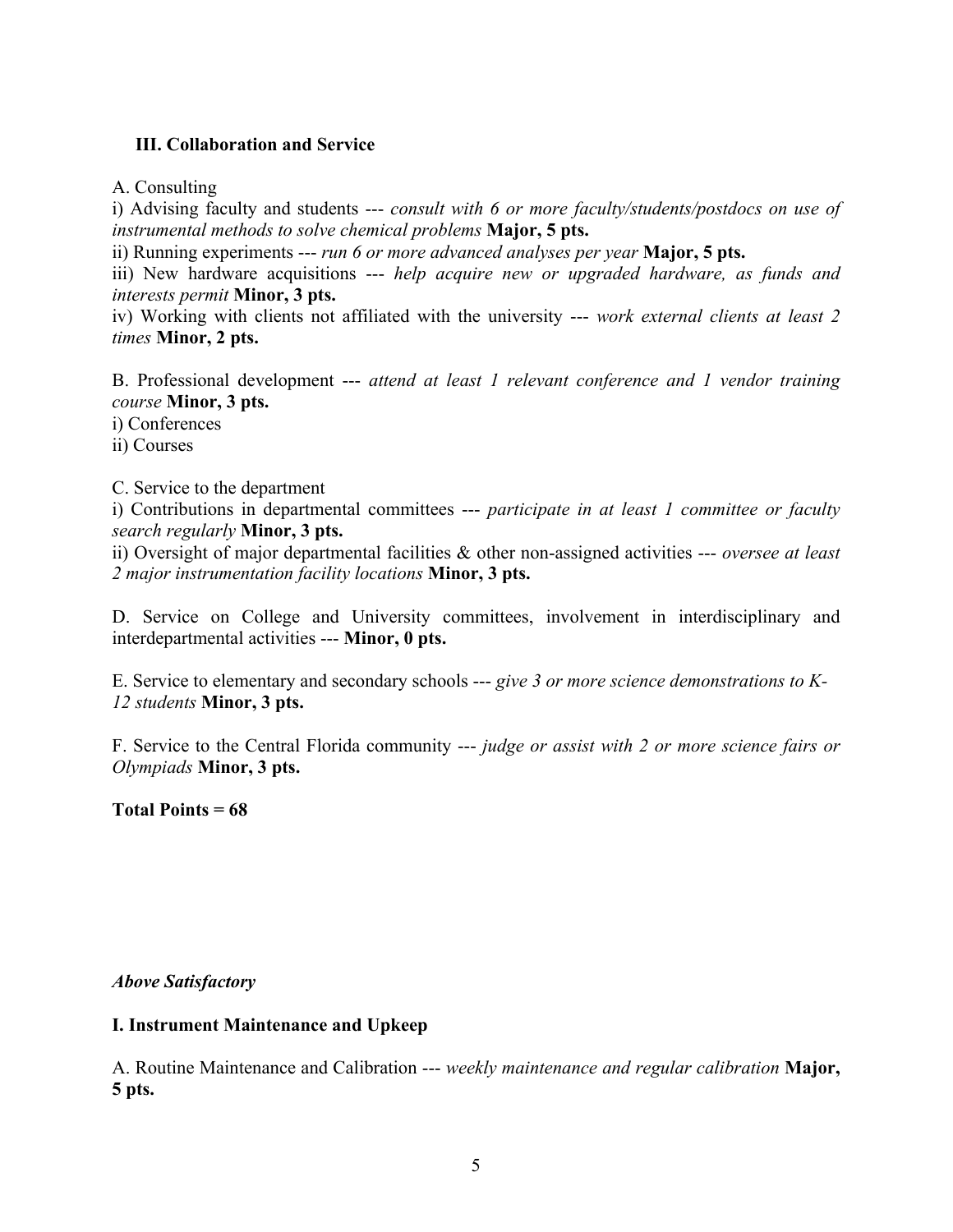B. Troubleshooting and Repairing --- *repair/replace facility components and restore equipment to good working order in a timely manner,* **Major, 5 pts.**

C. Repairing Minor Laboratory Equipment --- *repair/replace facility components two or more times* **Minor, 2 pts.**

D. Maintaining and Cleaning Shared Laboratory Space --- *maintain and clean space where housing major equipment sporadically* **Major, 3 pts.**

E. Providing for Easy Access and Use of Instrumentation

i. Maintain reservation and usage log --- *maintain up-to-date user logs and reservation system on a monthly basis* **Major, 5 pts.**

ii. Maintain website with useful information for current and perspective users --- *check currency of instrumentation portion of website on a monthly basis and provide regular updates* **Minor, 3 pts.**

## **II. Teaching/Training**

A. Training Users on Instrument Operation --- *train users in basic instrumentation usage in a timely manner, provide advanced training four times per year* **Major, 5 pts.**

B. Assisting with Undergraduate Lab Instrument Use --- *help develop and facilitate experiments in appropriate undergraduate teaching labs* **Major, 5 pts.**

C. Teaching Fundamentals and Theory via Discussion Group or Seminar --- *conduct regular discussion groups to discuss aspects of instrumentation use not covered in basic training* **Minor, 3 pts.**

## **III. Collaboration and Service**

A. Consulting

i) Advising faculty and students --- *consult with 4 faculty/students/postdocs on use of instrumental methods to solve chemical problems* **Major, 3 pts.**

ii) Running experiments --- *run 4 advanced analyses per year* **Major, 3 pts.**

iii) New hardware acquisitions --- *help acquire new or upgraded hardware, as funds and interests permit* **Minor, 3 pts.**

iv) Working with clients not affiliated with the university --- *work external clients at least 1 time* **Minor, 1 pts.**

B. Professional development --- *attend at least 1 relevant conference and 1 vendor training course* **Minor, 3 pts.**

i) Conferences

ii) Courses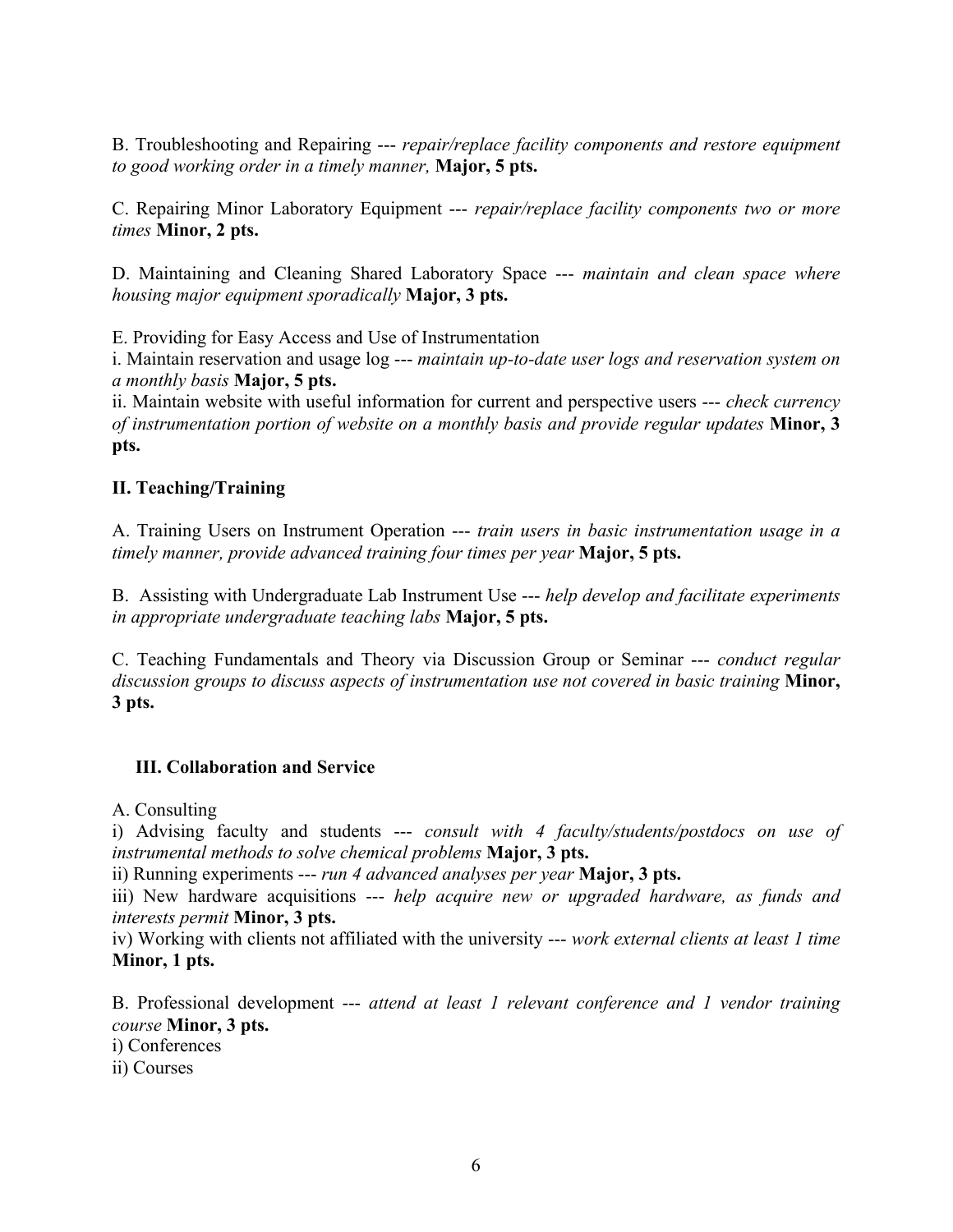C. Service to the department

i) Contributions in departmental committees --- *participate in at least 1 committee or faculty search regularly* **Minor, 3 pts.**

ii) Oversight of major departmental facilities & other non-assigned activities --- *oversee at least 2 major instrumentation facility locations* **Minor, 3 pts.**

D. Service on College and University committees, involvement in interdisciplinary and interdepartmental activities --- **Minor, 0 pts.**

E. Service to elementary and secondary schools --- **Minor, 0 pts.**

F. Service to the Central Florida community --- **Minor, 0 pts.**

**Total Points = 55**

## *Satisfactory*

## **I. Instrument Maintenance and Upkeep**

A. Routine Maintenance and Calibration --- *weekly maintenance and regular calibration* **Major, 5 pts.**

B. Troubleshooting and Repairing --- *repair/replace facility components and restore equipment to good working order in a timely manner,* **Major, 5 pts.**

C. Repairing Minor Laboratory Equipment --- *repair/replace facility components two or more times* **Minor, 2 pts.**

D. Maintaining and Cleaning Shared Laboratory Space --- *maintain and clean space where housing major equipment rarely* **Major, 1 pts.**

E. Providing for Easy Access and Use of Instrumentation

i. Maintain reservation and usage log --- *maintain up-to-date user logs and reservation system on a sporadic basis* **Major, 3 pts.**

ii. Maintain website with useful information for current and perspective users --- *check currency of instrumentation portion of website on a monthly basis and provide regular updates* **Minor, 3 pts.**

## **II. Teaching/Training**

A. Training Users on Instrument Operation --- *train users in basic instrumentation usage in a timely manner, provide advanced training four times per year* **Major, 5 pts.**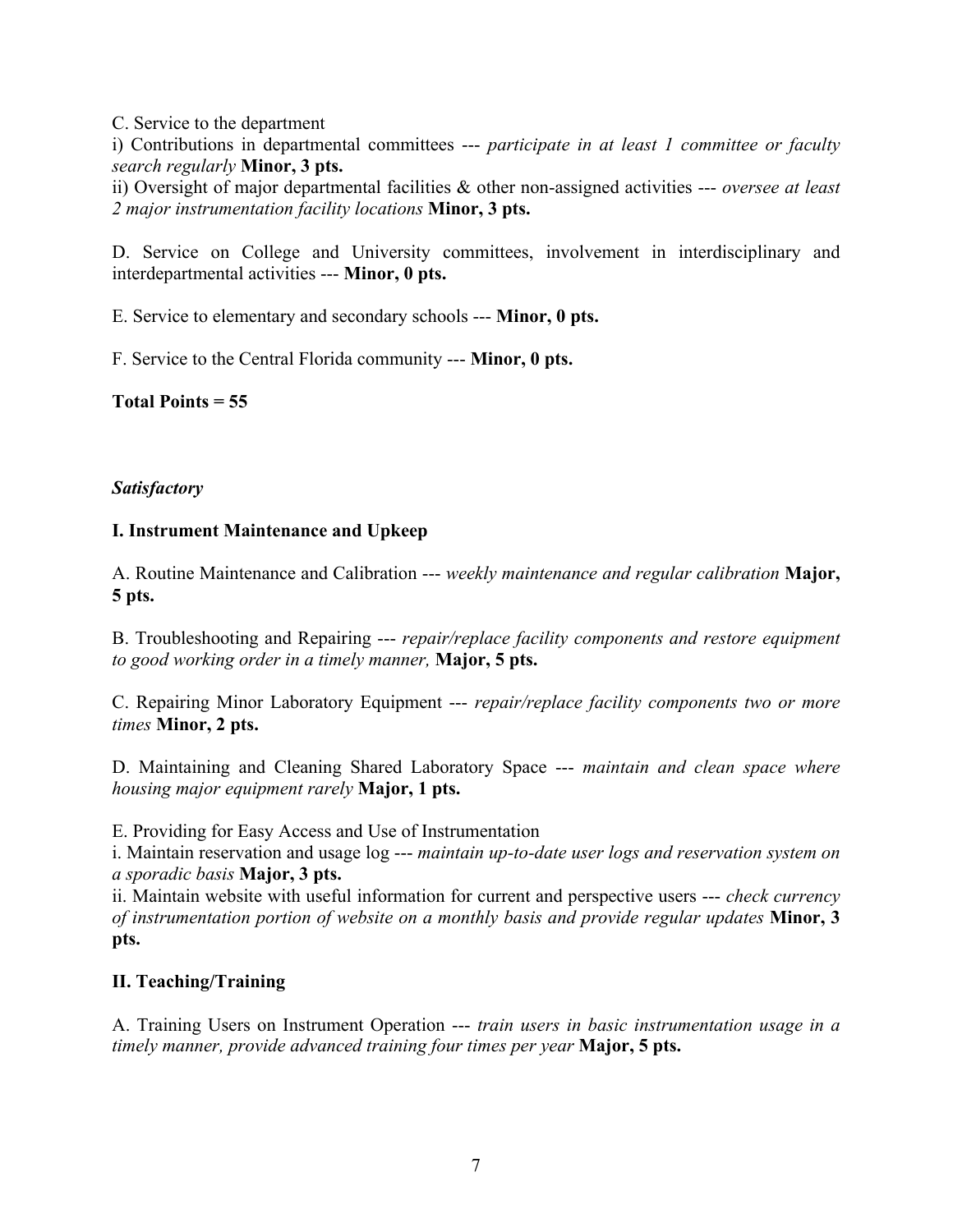B. Assisting with Undergraduate Lab Instrument Use --- *help develop and facilitate experiments in appropriate undergraduate teaching labs* **Major, 5 pts.**

C. Teaching Fundamentals and Theory via Discussion Group or Seminar --- *conduct regular discussion groups to discuss aspects of instrumentation use not covered in basic training* **Minor, 3 pts.**

## **III. Collaboration and Service**

A. Consulting

i) Advising faculty and students --- *consult with 2 faculty/students/postdocs on use of instrumental methods to solve chemical problems* **Major, 1 pts.**

ii) Running experiments --- *run 2 advanced analyses per year* **Major, 1 pts.**

iii) New hardware acquisitions --- *help acquire new or upgraded hardware, as funds and interests permit* **Minor, 3 pts.**

iv) Working with clients not affiliated with the university --- **Minor, 0 pts.**

B. Professional development --- **Minor, 0 pts.**

i) Conferences

ii) Courses

C. Service to the department

i) Contributions in departmental committees --- **Minor, 0 pts.**

ii) Oversight of major departmental facilities & other non-assigned activities --- *oversee at least 2 major instrumentation facility locations* **Minor, 3 pts.**

D. Service on College and University committees, involvement in interdisciplinary and interdepartmental activities --- **Minor, 0 pts.**

E. Service to elementary and secondary schools --- **Minor, 0 pts.**

F. Service to the Central Florida community --- **Minor, 0 pts.**

**Total Points = 40**

## *Conditional*

## **I. Instrument Maintenance and Upkeep**

A. Routine Maintenance and Calibration --- *sporadic maintenance and calibration leading to occasional complaints about instruments* **Major, 3 pts.**

B. Troubleshooting and Repairing --- *repair/replace facility components and restore equipment to good working order over lengthy period of time* **Major, 3 pts.**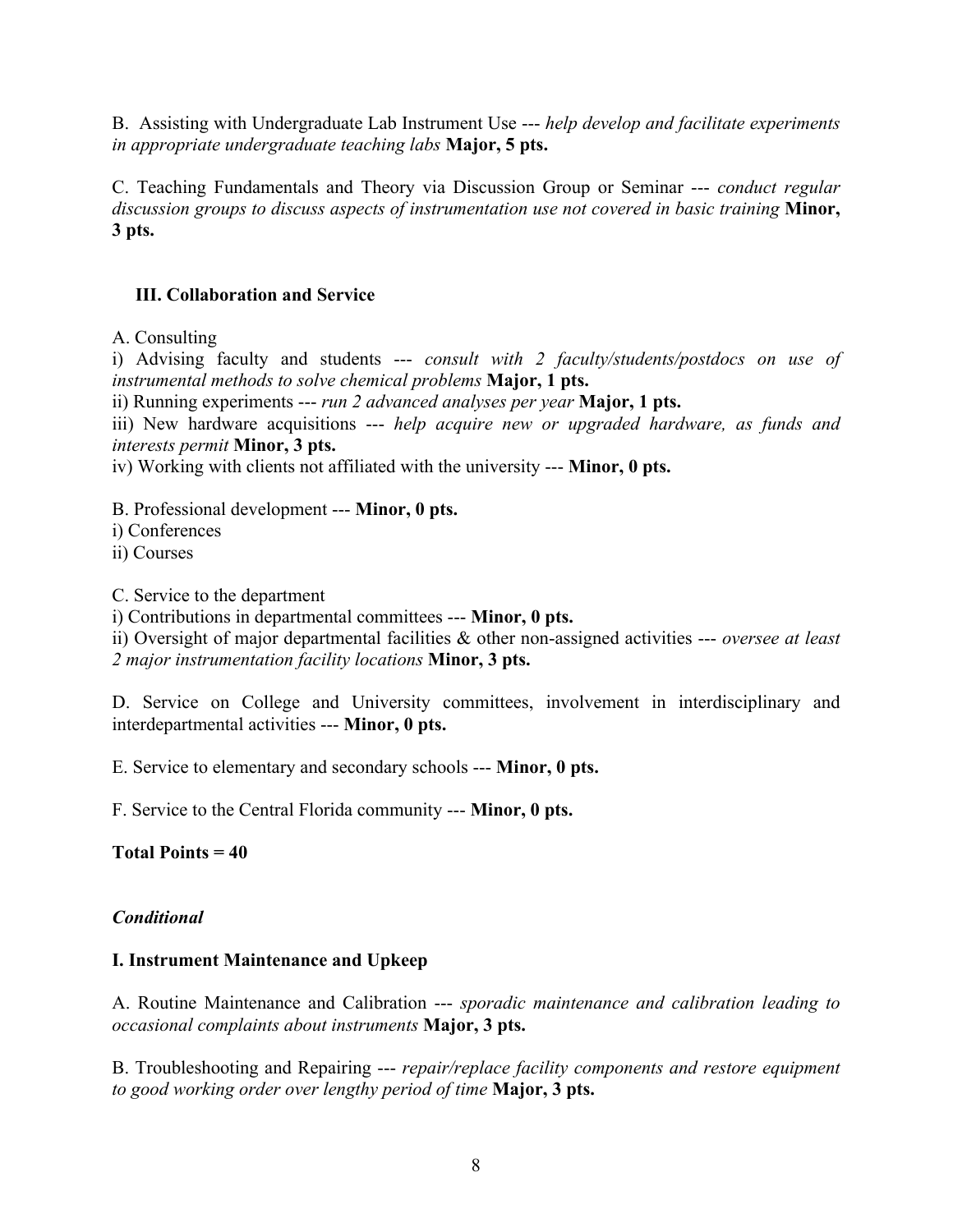C. Repairing Minor Laboratory Equipment --- **Minor, 0 pts.**

D. Maintaining and Cleaning Shared Laboratory Space --- *maintain and clean space where housing major equipment rarely* **Major, 1 pts.**

E. Providing for Easy Access and Use of Instrumentation

i. Maintain reservation and usage log --- *maintain up-to-date user logs and reservation system on a sporadic basis* **Major, 3 pts.**

ii. Maintain website with useful information for current and perspective users --- *check currency of instrumentation portion of website on a monthly basis and provide regular updates* **Minor, 3 pts.**

## **II. Teaching/Training**

A. Training Users on Instrument Operation --- *train users in basic instrumentation usage after multiple requests* **Major, 1 pts.**

B. Assisting with Undergraduate Lab Instrument Use --- *facilitate experiments in appropriate undergraduate teaching labs* **Major, 3 pts.**

C. Teaching Fundamentals and Theory via Discussion Group or Seminar --- **Minor, 0 pts.**

## **III. Collaboration and Service**

A. Consulting

i) Advising faculty and students --- *consult with 2 faculty/students/postdocs on use of instrumental methods to solve chemical problems* **Major, 1 pts.**

ii) Running experiments --- *run 2 advanced analyses per year* **Major, 1 pts.**

iii) New hardware acquisitions --- *help acquire new or upgraded hardware, as funds and interests permit* **Minor, 3 pts.**

iv) Working with clients not affiliated with the university --- **Minor, 0 pts.**

B. Professional development --- **Minor, 0 pts.**

i) Conferences

ii) Courses

C. Service to the department

i) Contributions in departmental committees --- **Minor, 0 pts.**

ii) Oversight of major departmental facilities & other non-assigned activities --- *oversee at least 2 major instrumentation facility locations* **Minor, 3 pts.**

D. Service on College and University committees, involvement in interdisciplinary and interdepartmental activities --- **Minor, 0 pts.**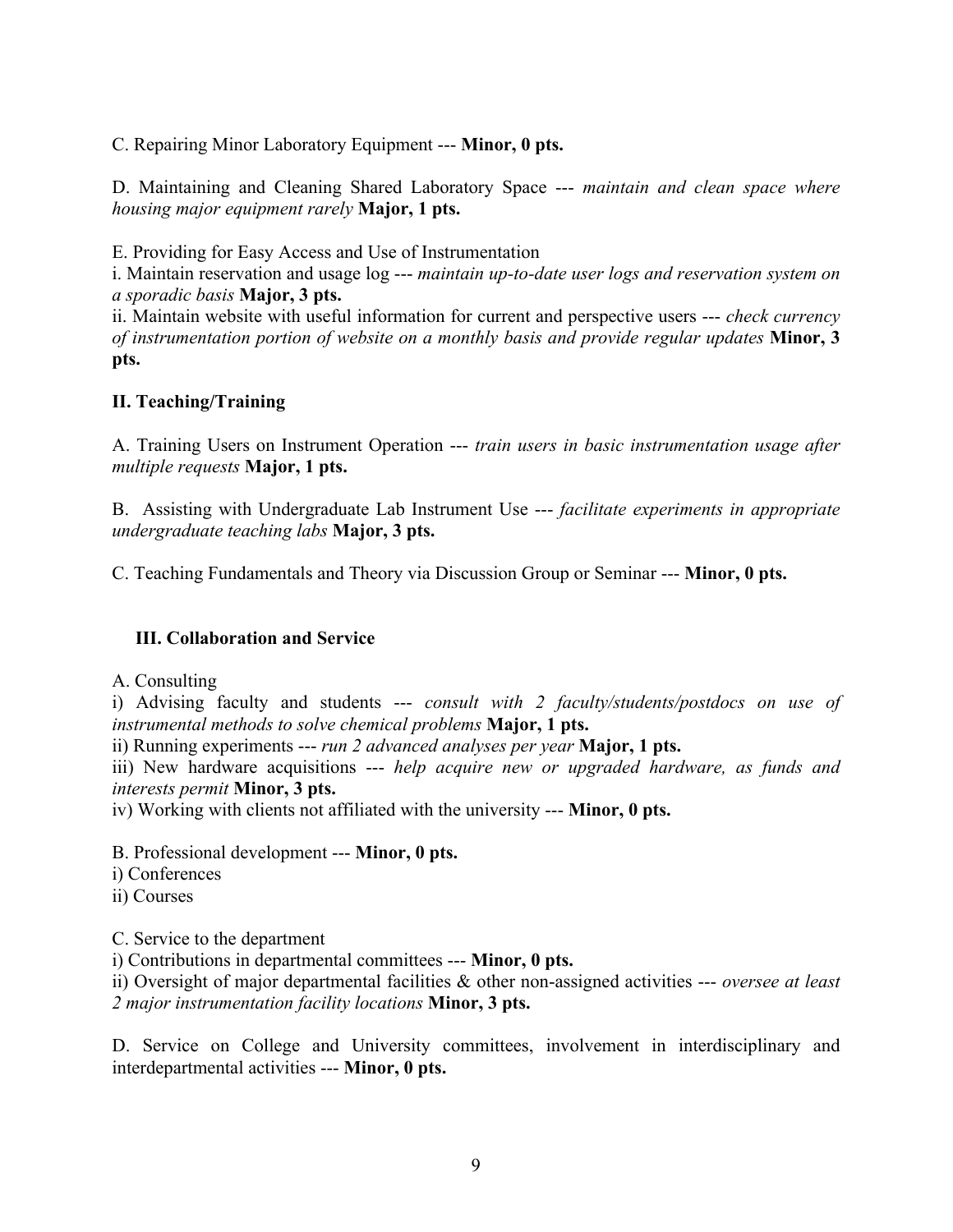E. Service to elementary and secondary schools --- **Minor, 0 pts.**

F. Service to the Central Florida community --- **Minor, 0 pts.**

# **Total Points = 25**

# *Unsatisfactory*

# **I. Instrument Maintenance and Upkeep**

A. Routine Maintenance and Calibration --- *instruments perform poorly or don't work at all ---* **Major, 0 pts.**

B. Troubleshooting and Repairing --- *instruments remain broken* --- **Major, 0 pts.**

C. Repairing Minor Laboratory Equipment --- **Minor, 0 pts.**

D. Maintaining and Cleaning Shared Laboratory Space --- *maintain and clean space where housing major equipment rarely* **Major, 1 pts.**

E. Providing for Easy Access and Use of Instrumentation

i. Maintain reservation and usage log --- *maintain up-to-date user logs and reservation system on a sporadic basis* **Major, 3 pts.**

ii. Maintain website with useful information for current and perspective users --- *check currency of instrumentation portion of website on a monthly basis and provide regular updates* **Minor, 3 pts.**

# **II. Teaching/Training**

A. Training Users on Instrument Operation --- *train users in basic instrumentation usage after multiple requests* **Major, 1 pts.**

B. Assisting with Undergraduate Lab Instrument Use --- *facilitate experiments in appropriate undergraduate teaching labs* **Major, 3 pts.**

C. Teaching Fundamentals and Theory via Discussion Group or Seminar --- **Minor, 0 pts.**

# **III. Collaboration and Service**

A. Consulting

i) Advising faculty and students --- *consult with 2 faculty/students/postdocs on use of instrumental methods to solve chemical problems* **Major, 1 pts.**

ii) Running experiments --- *run 2 advanced analyses per year* **Major, 1 pts.**